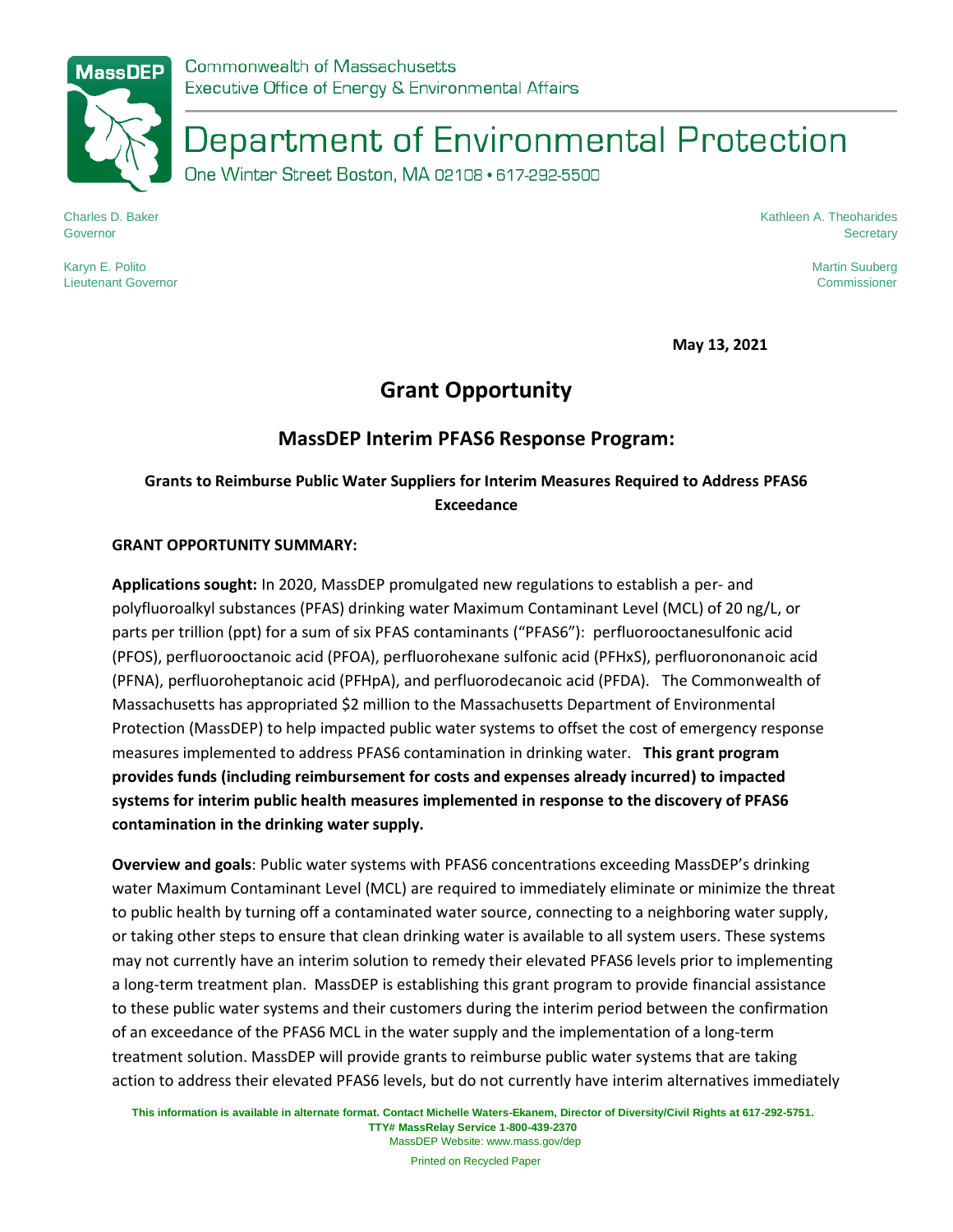available to enable them to provide water to customers at acceptable PFAS6 levels. Public Water Suppliers will be given the flexibility to determine the interim solution that best suits their customers' needs.

**Grant purpose:** The goal of this program is to provide grant funds, including reimbursement of previously incurred costs, associated with a Public Water System's (PWS) immediate response to PFAS6 contamination in its drinking water supply.

**Eligible Applicants:** Community and Non-Transient Non-Community (NTNC) MassDEP registered PWSs, as defined in 310 CMR 22.02, under public or private ownership, with PFAS6 levels exceeding the PFAS6 MCL as defined in 310 CMR 22.00. **Transient Non-Community Systems (TNCs) are NOT eligible for this program.**

### **Examples of eligible costs**:

- Purchase and distribution or reimbursement of bottled water and/or alternative source of clean drinking water, whether purchased directly by the PWS, or as a reimbursement to the PWS for customers who previously made these expenditures in response to the PFAS6 exceedance;
- Procuring, installing, and maintaining water vending units;
- Engineering and construction costs associated with:
	- o shutting down one or more wells;
	- $\circ$  reconfiguring the drinking water system to enable blending with a water supply with less (or no) PFAS6 contamination, such that the resulting concentration of PFAS6 does not exceed the MCL;
	- o establishing an interconnection to an alternate water supply; and/or
	- o installing temporary treatment
- Purchasing water from adjacent PWS via an interconnection;
- Purchase and distribution of Point of Use (POU) or Point of Entry Treatment (POET) units or water filtration pitchers through a program that has received prior approval from MassDEP's Drinking Water Program; and/or
- Any other immediate action undertaken to provide safe drinking water to PFAS6 impacted users, where PFAS6 levels exceed the MCL.

### **Examples of ineligible costs:**

- Administrative and mailing costs associated with community notification of the PFAS6 exceedance;
- Laboratory and sampling costs for new PFAS6 identification in drinking water. NOTE: applicants should take advantage of MassDEP's current no-cost laboratory analysis program;
- Expenses relating to ongoing maintenance and treatment at drinking water facilities (whether or not related to PFAS6 treatment);
- Legal expenses associated with determining liability or addressing other legal matters;
- Planning, design, or construction of new drinking water treatment facilities;
- Pilot studies or other investigations that will lead to permanent resolution of the PFAS6 contamination problem; and/or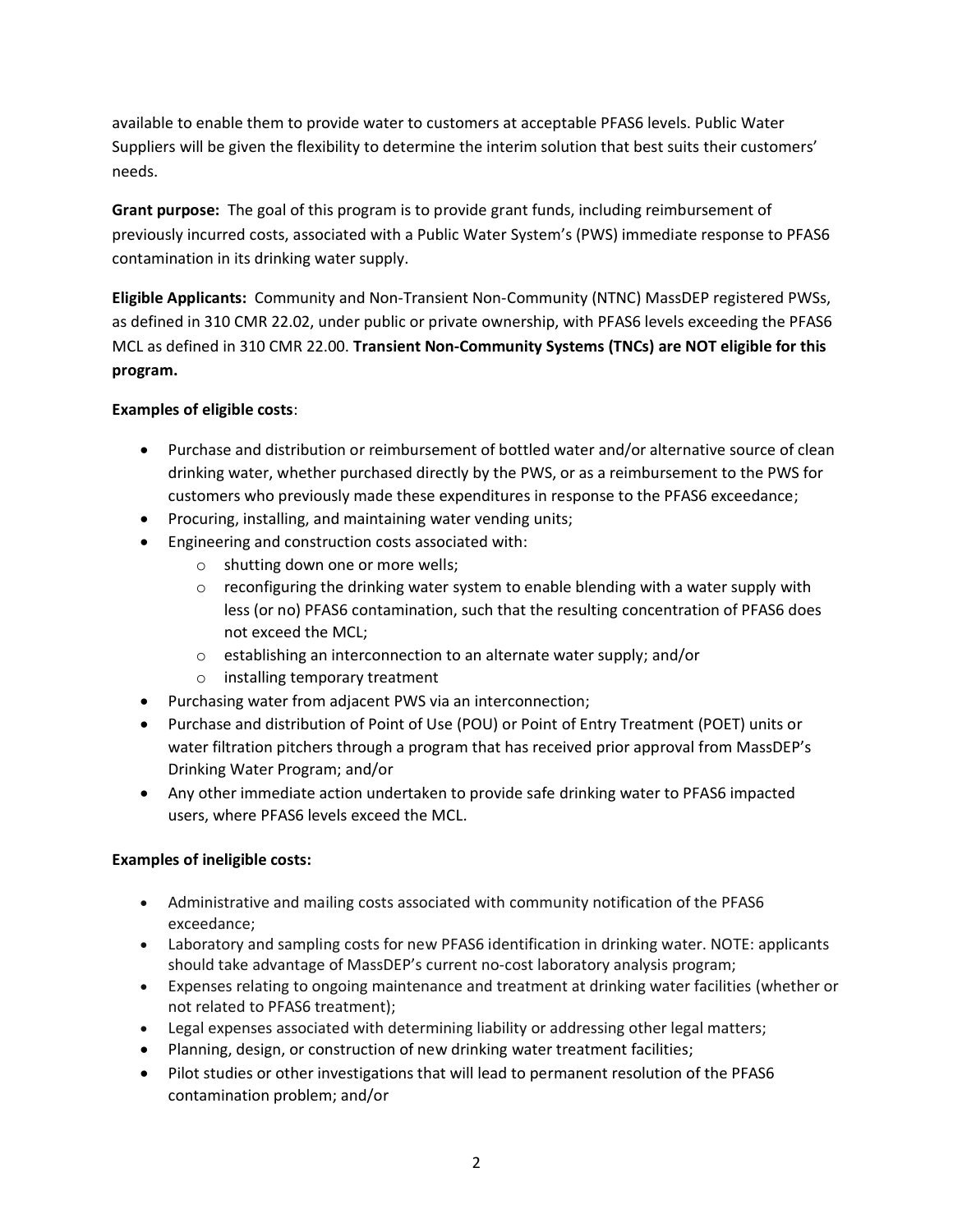• Attorney fees, engineering fees, or other administrative expenses related to the PWS response to PFAS6 exceedance.

**Grant Program term: approximately 1 year, May 2021-June 30, 2022.**

#### **Application Deadlines:**

**MassDEP currently anticipates offering three grant application period Rounds. The estimated Grant Application deadlines for each Round will be by 5 p.m. on**

**Thursday, July 8, 2021 (Round 1) Thursday, October 14, 2021 (Round 2) Friday, January 28, 2022 (Round 3)**

In its discretion, MassDEP reserves the right to alter or revise these application dates, and/or eliminate funding Rounds based upon funding availability and/or other factors.

**Program structure:** A total of \$2 million is currently available through state funds. MassDEP will issue Round One Requests for Applications at the initiation of the Grant Program (i.e., in May 2021), with an application deadline of July 8, 2021. Round 2 will then commence on August 18, 2021, with an application deadline of October 14, 2021. Round 3 will then commence on December 1, 2021, with an application deadline of January 28, 2022. All Rounds will be subject to the availability of funding, and there is no guarantee that all Rounds will be initiated and/or that funds will be awarded on a proportional basis for each Round. Applications will be received, reviewed, selected, and awarded following each application deadline. This schedule is necessary in order to address the emergency nature of interim PWS public health measures to address discovery of PFAS6 in a drinking water supply, as it is anticipated that regulatory requirements for testing will reveal additional PFAS6 contamination over the coming year.

In April 2022, if any funds remain that were not awarded in the three application Rounds, the remaining funds will be distributed to grantees who did not receive their full request for interim funds in the previous Rounds, in accordance with the attached Funding Distribution Formula (see Attachment B).

**Estimated number of awards**: per distribution, \$666,000: 5+ awards. In its discretion, MassDEP reserves the right to alter the proportional amount of funding for each Round, based upon applications received and/or public health risks identified that need immediate interim funding to address PFAS6 contamination.

### **Total Grant award: \$2 million**

**Estimated Maximum award**: per system size (number of users)

| Large (>50,000)         | \$200,000 |
|-------------------------|-----------|
| Medium (>3300 - 49,999) | \$150,000 |
| Small (>500 -3299)      | \$10,000  |
| Very Small (up to 500)  | \$1,500   |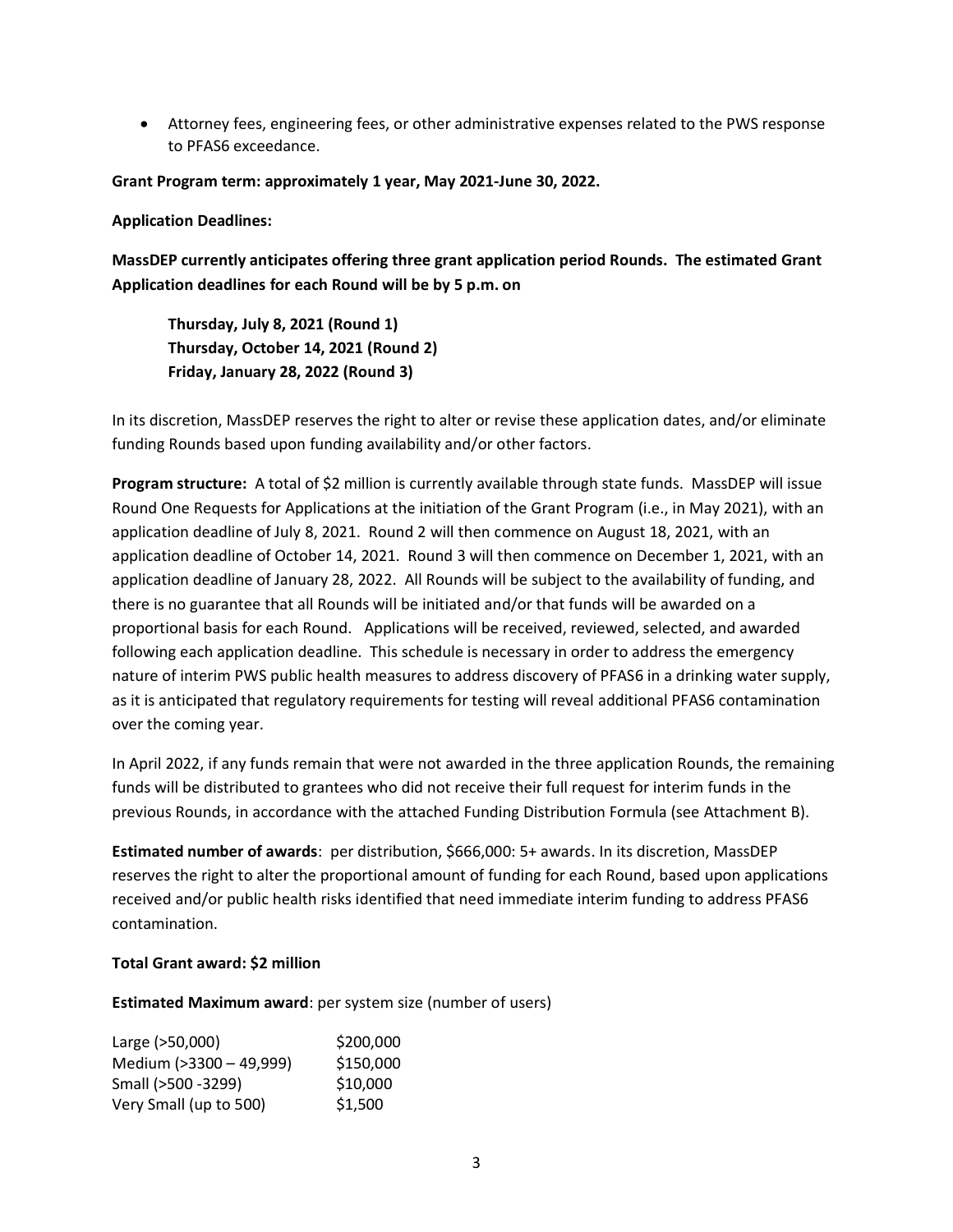### **Evaluation criteria:**

This is a grant program based upon presentation of eligible costs by Eligible Applicants to address PFAS6 contamination on an interim basis. Eligible applicants will receive funding in accordance with these application requirements:

- PFAS6 exceedance per MGL 310 CMR 22.00
- Status as a Community and Non-Transient Non-Community (NTNC) MassDEP registered Public Water Systems as defined in 310 CMR 22.02, under public or private ownership
- No awards received through previous Rounds of this Interim PFAS6 Response Program
- Eligible expenses are proposed or submitted for reimbursement

In its discretion, the Grant Review Team may consider any and all relevant information that is or may become available through MassDEP's Statewide Sampling Program or its Drinking Water Program activities, up to and including the date of MassDEP's Grant Review Team's final review meeting for each Round of applications, with respect to all applications submitted for funding through this Grant Program.

**Funding availability: The total amount of funding currently available for all grant/reimbursement requests through this Program is \$2 million.** Applicants should note that MassDEP reserves the right not to award the total funding currently available for this program and also reserves the right to award lesser individual grant/reimbursement amounts, based on availability of funds for that application period (i.e., Round). MassDEP also reserves the right to increase individual awards if all applicants have received the maximum awards and funds remain to be distributed at the end of the third application period (Round). Contingent upon the availability of funding, MassDEP may in its discretion offer one or more additional rounds of grant/reimbursement opportunities in the future for this program. Applicants must only propose project scopes that can be completed by June 30, 2022. Currently, MassDEP anticipates that a maximum of \$666,000 in funding will be awarded in each application Round; however, MassDEP reserves the right to change the proportional funding for one or more Rounds, based upon the quality and quantity of applications received.

Applicants should note that MassDEP currently anticipates that the following parameters will govern each Round of the PFAS6 interim grant awards:

- A maximum award per system size will apply, as noted above;
- If the total amount of requests for an application period exceeds \$666,000, each award in that Round will be reduced by a prorated amount based on the Funding Distribution Formula (see Attachment B,); and
- At the end of the Round 3 application period, any remaining funds will be distributed to grantees from any Round who did not previously receive the maximum grant requested in their application, using the same Funding Distribution Formula set forth in Attachment B.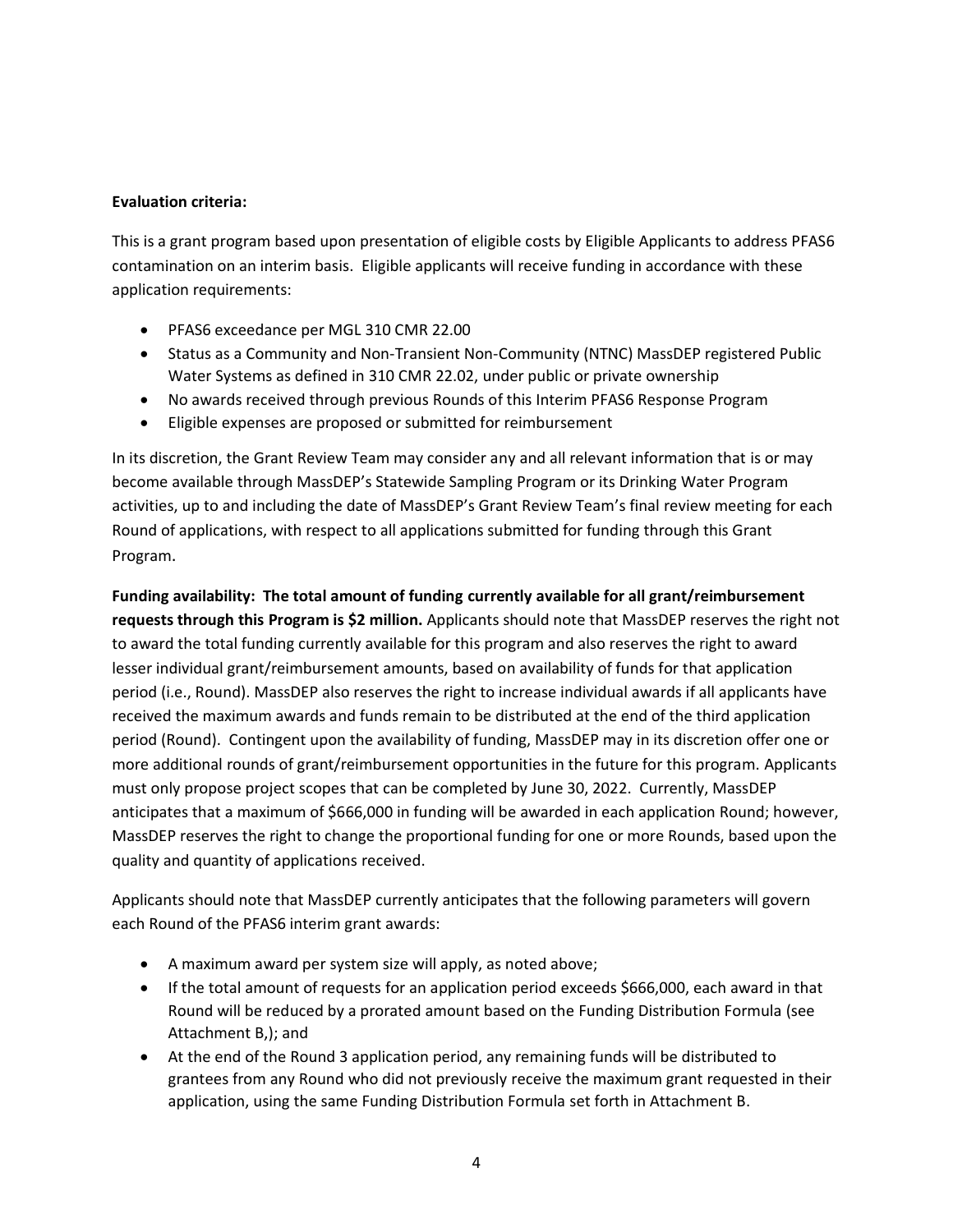At the sole discretion of MassDEP, during the course of the grant contract term and based upon review of both project and fact-specific circumstances, awarded contracts may be extended or otherwise amended to effectuate the goals of this Interim Grant program. However, any contract extension or amendment authorized by MassDEP will not necessarily change, or increase, the monetary value of the contract or the terms or grant performance.

- A. **Match Requirement:** There is no match requirement for the Interim PFAS6 Response Program.
- B. **No Bidders' Conference:** No bidders' conference will be held for this grant program. Applicants are encouraged to send questions to [program.director-dwp@mass.gov](mailto:program.director-dwp@mass.gov) by the deadline for submission of questions for the Round, which will always be by 12 noon on the dates shown on the Estimated Grant Procurement Calendar for each Round- as stated below. All Questions and MassDEP's official Answers will be posted on this website [\(https://www.mass.gov/info](https://www.mass.gov/info-details/water-resources-grants-financial-assistance)[details/water-resources-grants-financial-assistance\)](https://www.mass.gov/info-details/water-resources-grants-financial-assistance) by 5 p.m. on dates listed in the Estimated Grant Procurement Calendar for each Round.
- **C. Total Anticipated Duration of Grant(s):** The grant contract duration period for all Rounds of this program will be through June 30, 2022.
- **D. Applicable Procurement Law:** Grants-- MGL c. 7A, § 7; St. 1986 c. 206, § 17; 815 CMR 2.00
- E. **Application Completion and Submission Instructions:** For all grants and reimbursement requests, applicants must complete the attached application form. Once the Application Form is complete, the document can be submitted electronically in Microsoft Word; or, to reduce file size, the document may be converted and submitted as an Adobe PDF file.

### **Applications must be submitted electronically, via email to:**

Yvette DePeiza, Interim PFAS6 Response Program Grant Coordinator Massachusetts Department of Environmental Protection [program.director-dwp@mass.gov](mailto:program.director-dwp@mass.gov) 617-292-5857

In the subject line of the email, please write the Applicant's name and "Interim PFAS6 Response Program" and specify the Round that is the subject of the application (e.g., "Round 1" or Round  $2)$ ."

**All applications must be received electronically by MassDEP by 5:00 P.M. on the required deadline for the specified Round for the Interim PFAS6 Response Program.** Applications received after the deadline will be rejected automatically. MassDEP reserves the right to reject any and all proposals or request additional information if needed.

### **F. Additional Required Documentation:**

Additional Forms: If selected for a grant/reimbursement award, the applicant will be required to submit the following forms to complete the contracting process. Forms with an asterisk \* need not be submitted, if they have been completed previously and are already on file with the Commonwealth: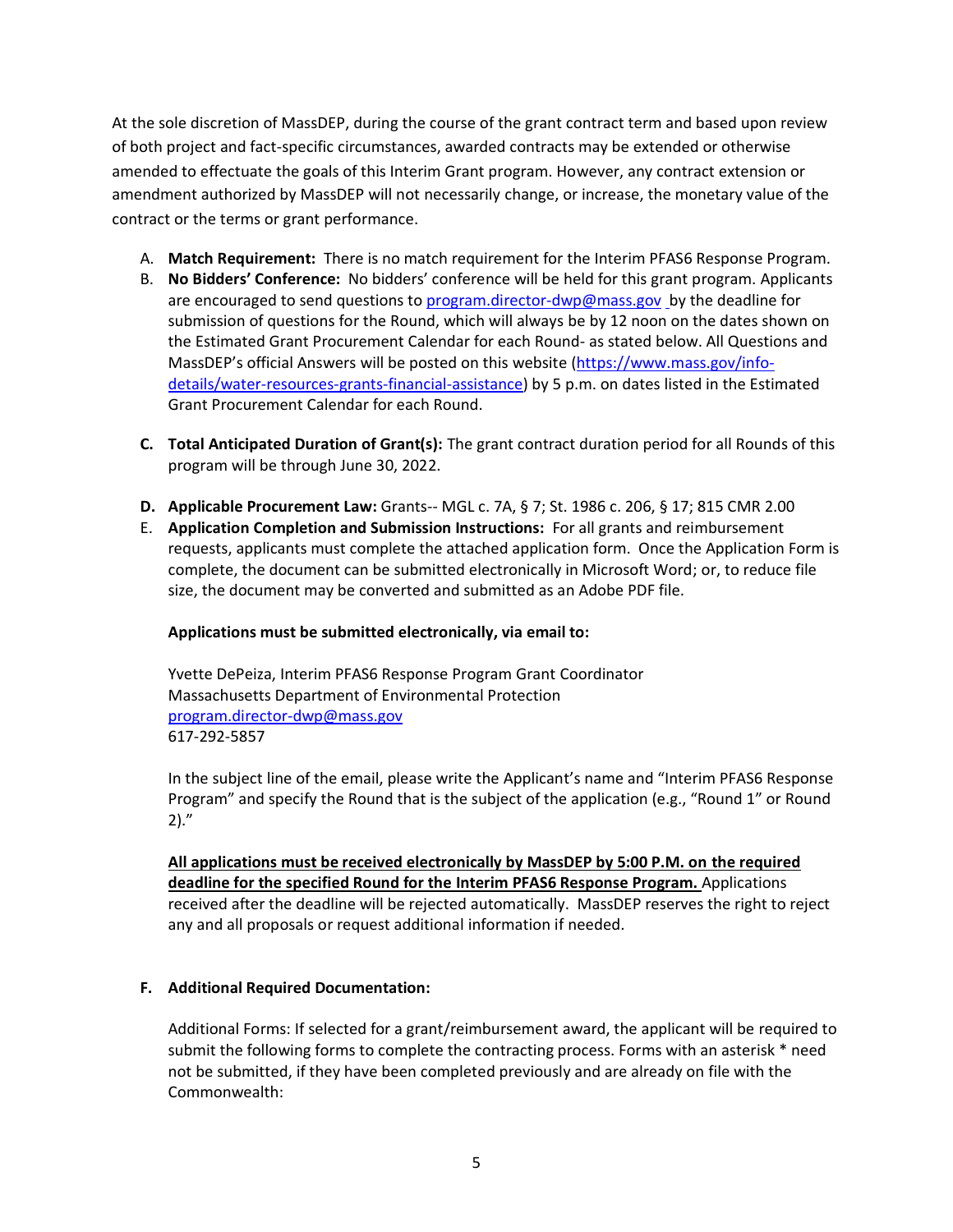- Commonwealth Standard Contract Form, filled out and signed by the applicant <https://www.macomptroller.org/forms>
- Commonwealth Terms and Conditions **[http://www.macomptroller.info/comptroller/docs/forms/contracts/CommonwealthT](http://www.macomptroller.info/comptroller/docs/forms/contracts/CommonwealthTermsAndConditions.pdf) [ermsAndConditions.pdf](http://www.macomptroller.info/comptroller/docs/forms/contracts/CommonwealthTermsAndConditions.pdf)** These Terms and Conditions are incorporated by reference into the Standard Contract Form, and do not need to be executed separately.
- Commonwealth W-9 tax information form filled out and signed by the applicant with DUNS number and Federal Tax ID \*
- [http://www.macomptroller.info/comptroller/docs/forms/vendorcustomer/newmass](http://www.macomptroller.info/comptroller/docs/forms/vendorcustomer/newmass-w9.pdf)[w9.pdf](http://www.macomptroller.info/comptroller/docs/forms/vendorcustomer/newmass-w9.pdf)
- Completed Contractor Authorized Signatory Listing Form <https://www.macomptroller.org/forms>
- Electronic Funds Transfer (EFT) form\* <https://www.mass.gov/doc/electronic-funds-transfer-sign-up-form-0/download>

Applicants are encouraged to review these forms prior to submission of an application.

**Please note that applicants may be asked to complete these forms again if the application is accepted.**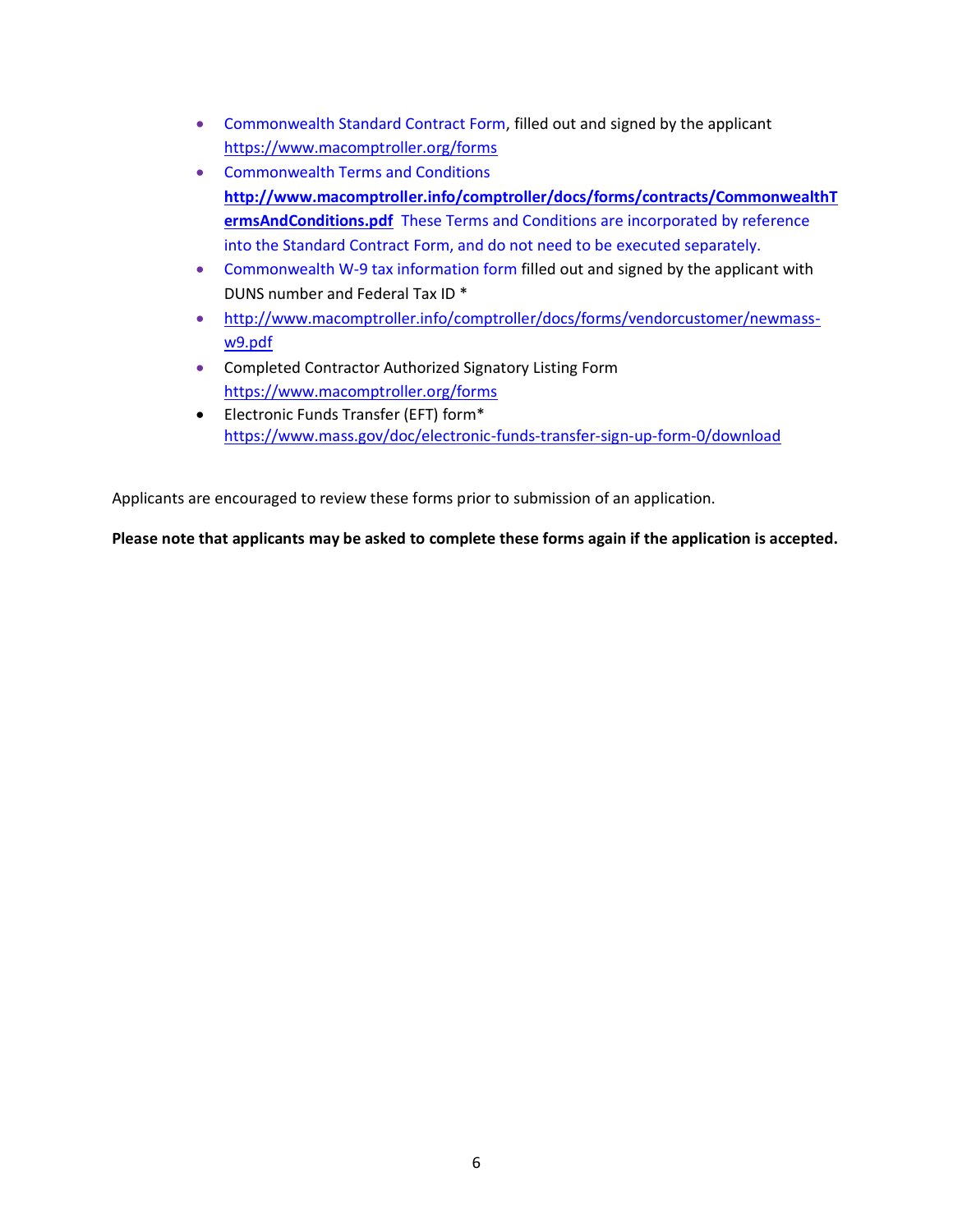### **ESTIMATED PROCUREMENT CALENDARS FOR GRANT/REIMBURSEMENT APPLICATIONS**

### **ROUND 1**

| <b>Procurement Activity</b>                                                                                                                                                                       | <b>Date</b>               | <b>Time</b> |
|---------------------------------------------------------------------------------------------------------------------------------------------------------------------------------------------------|---------------------------|-------------|
| Notice of Grant/Reimbursement<br>Opportunity for Round 1 (posted on<br><b>COMMBUYS And MassDEP website)</b>                                                                                       | Thursday, May 13, 2021    |             |
| Grant/Reimbursement Opportunity<br>Release Date (Posting Date) on MassDEP<br>website (https://www.mass.gov/info-<br>details/water-resources-grants-financial-<br>assistance)                      | Thursday, May 13, 2021    |             |
| Deadline for Submission of Questions to<br>MassDEP (prior to deadline, via email, to):<br>program.director-dwp@mass.gov                                                                           | Thursday, May 27, 2021    | 12 noon     |
| Official Answers for Q&A published on<br>MassDEP website<br>(estimated), (https://www.mass.gov/info-<br>details/water-resources-grants-financial-<br>assistance)                                  | Tuesday, June 8, 2021     | 5 P.M.      |
| <b>GRANT/REIMBURSMENT APPLICATION</b><br>DEADLINE; ELECTRONIC SUBMISSION TO<br>program.director-dwp@mass.gov                                                                                      | Thursday, July 8, 2021    | 5 P.M.      |
| Notification of Grant/Reimbursement<br>Award(s) (Estimated) (POSTED ON<br>COMMBUYS AND MASSDEP WEBSITE,<br>https://www.mass.gov/info-<br>details/water-resources-grants-financial-<br>assistance) | Thursday, July 29, 2021   |             |
| <b>Estimated Contract Start Date</b>                                                                                                                                                              | Thursday, August 19, 2021 |             |
|                                                                                                                                                                                                   |                           |             |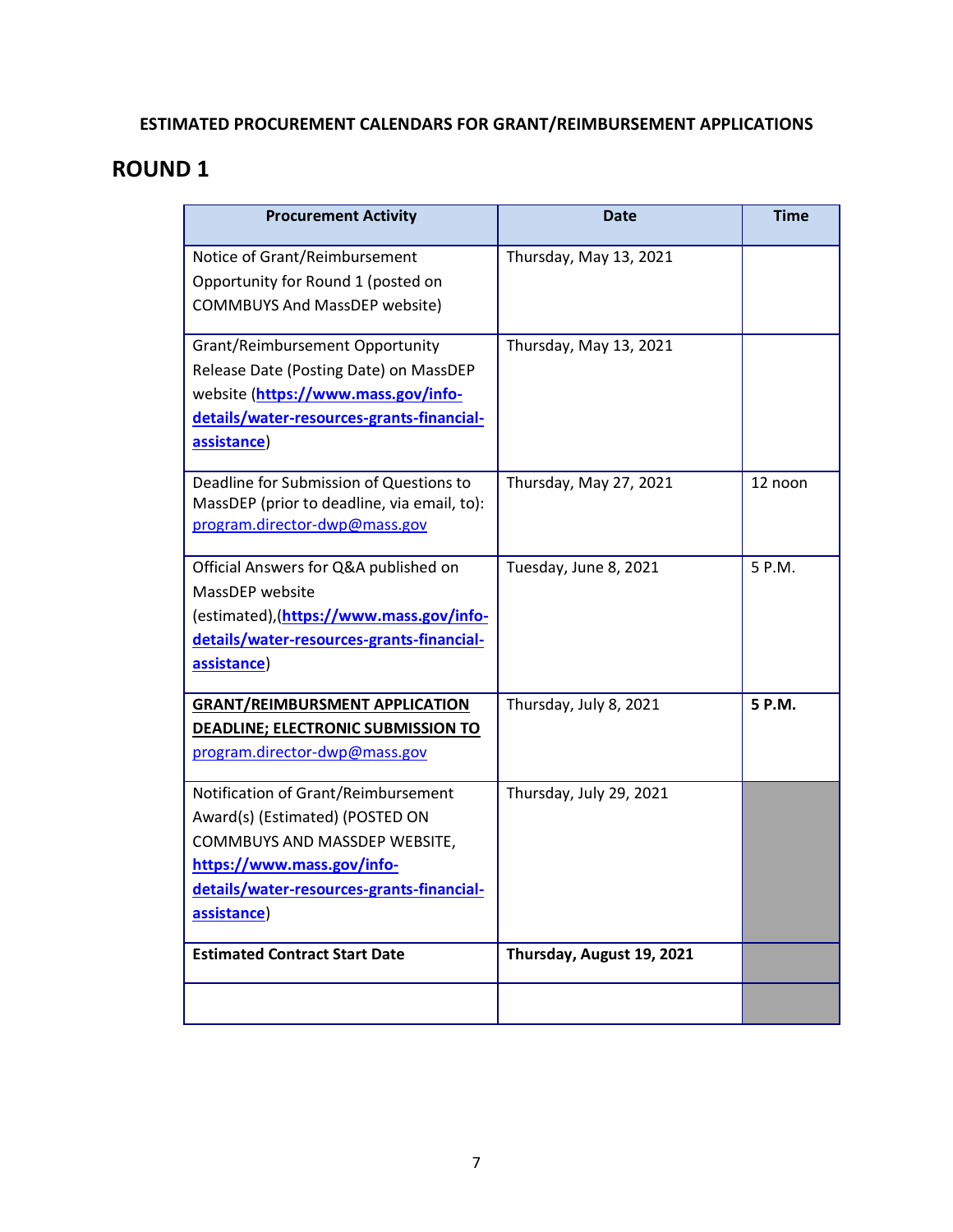# **ROUND 2**

| <b>Procurement Activity</b>                                                                                                                                                                       | Date                         | <b>Time</b> |
|---------------------------------------------------------------------------------------------------------------------------------------------------------------------------------------------------|------------------------------|-------------|
| Notice of Grant/Reimbursement<br>Opportunity for Round 2 (posted on<br><b>COMMBUYS And MassDEP website)</b>                                                                                       | Wednesday, August 18, 2021   |             |
| Grant/Reimbursement Opportunity<br>Release Date (Posting Date) on MassDEP<br>website (https://www.mass.gov/info-<br>details/water-resources-grants-financial-<br>assistance)                      | Wednesday, August 18, 2021   |             |
| Deadline for Submission of Questions to<br>MassDEP (prior to deadline, via email, to):<br>program.director-dwp@mass.gov                                                                           | Wednesday, September 1, 2021 | 12 noon     |
| Official Answers for Q&A published on<br>MassDEP website<br>(estimated), (https://www.mass.gov/info-<br>details/water-resources-grants-financial-<br>assistance)                                  | Tuesday, September 14, 2021  | 5 P.M.      |
| <b>GRANT/REIMBURSMENT APPLICATION</b><br>DEADLINE; ELECTRONIC SUBMISSION TO<br>program.director-dwp@mass.gov                                                                                      | Thursday, October 14, 2021   | 5 P.M.      |
| Notification of Grant/Reimbursement<br>Award(s) (Estimated) (POSTED ON<br>COMMBUYS AND MASSDEP WEBSITE,<br>https://www.mass.gov/info-<br>details/water-resources-grants-financial-<br>assistance) | Thursday, November 4, 2021   |             |
| <b>Estimated Contract Start Date</b>                                                                                                                                                              | Tuesday, November 30, 2021   |             |
|                                                                                                                                                                                                   |                              |             |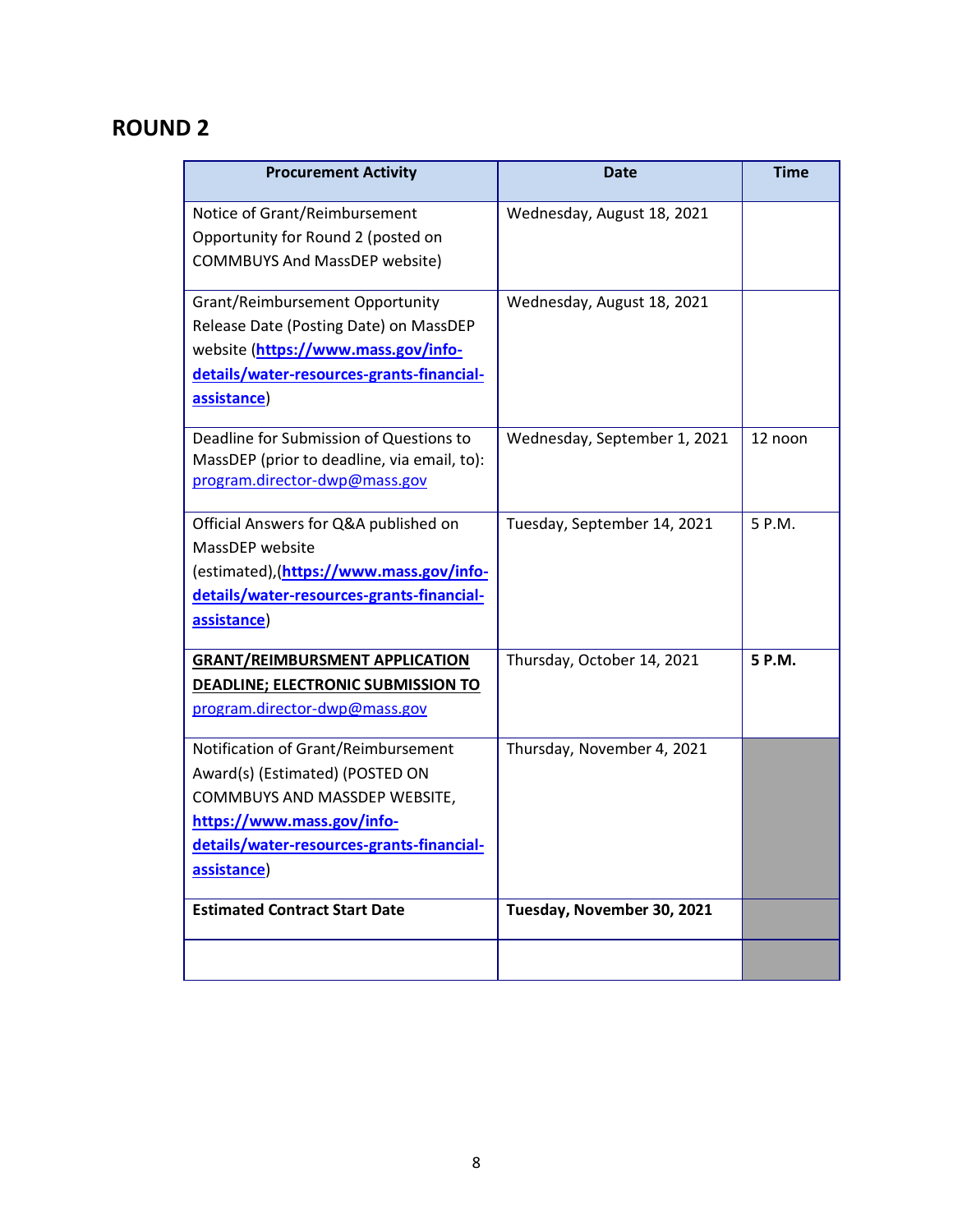# **ROUND 3**

| <b>Procurement Activity</b>                                                                                                                                                                       | <b>Date</b>                  | <b>Time</b> |
|---------------------------------------------------------------------------------------------------------------------------------------------------------------------------------------------------|------------------------------|-------------|
| Notice of Grant/Reimbursement<br>Opportunity for Round 3 (posted on<br><b>COMMBUYS And MassDEP website)</b>                                                                                       | Wednesday, December 1, 2021  |             |
| Grant/Reimbursement Opportunity<br>Release Date (Posting Date) on MassDEP<br>website (https://www.mass.gov/info-<br>details/water-resources-grants-financial-<br>assistance)                      | Wednesday, December 1, 2021  |             |
| Deadline for Submission of Questions to<br>MassDEP (prior to deadline, via email, to):<br>program.director-dwp@mass.gov                                                                           | Wednesday, December 15, 2021 | 12 noon     |
| Official Answers for Q&A published on<br>MassDEP website<br>(estimated), (https://www.mass.gov/info-<br>details/water-resources-grants-financial-<br>assistance)                                  | Wednesday, December 29, 2021 | 5 P.M.      |
| <b>GRANT/REIMBURSMENT APPLICATION</b><br><b>DEADLINE; ELECTRONIC SUBMISSION TO</b><br>program.director-dwp@mass.gov                                                                               | Friday, January 28, 2022     | 5 P.M.      |
| Notification of Grant/Reimbursement<br>Award(s) (Estimated) (POSTED ON<br>COMMBUYS AND MASSDEP WEBSITE,<br>https://www.mass.gov/info-<br>details/water-resources-grants-financial-<br>assistance) | Thursday, February 17, 2022  |             |
| <b>Estimated Contract Start Date</b>                                                                                                                                                              | Thursday, March 10, 2022     |             |
|                                                                                                                                                                                                   |                              |             |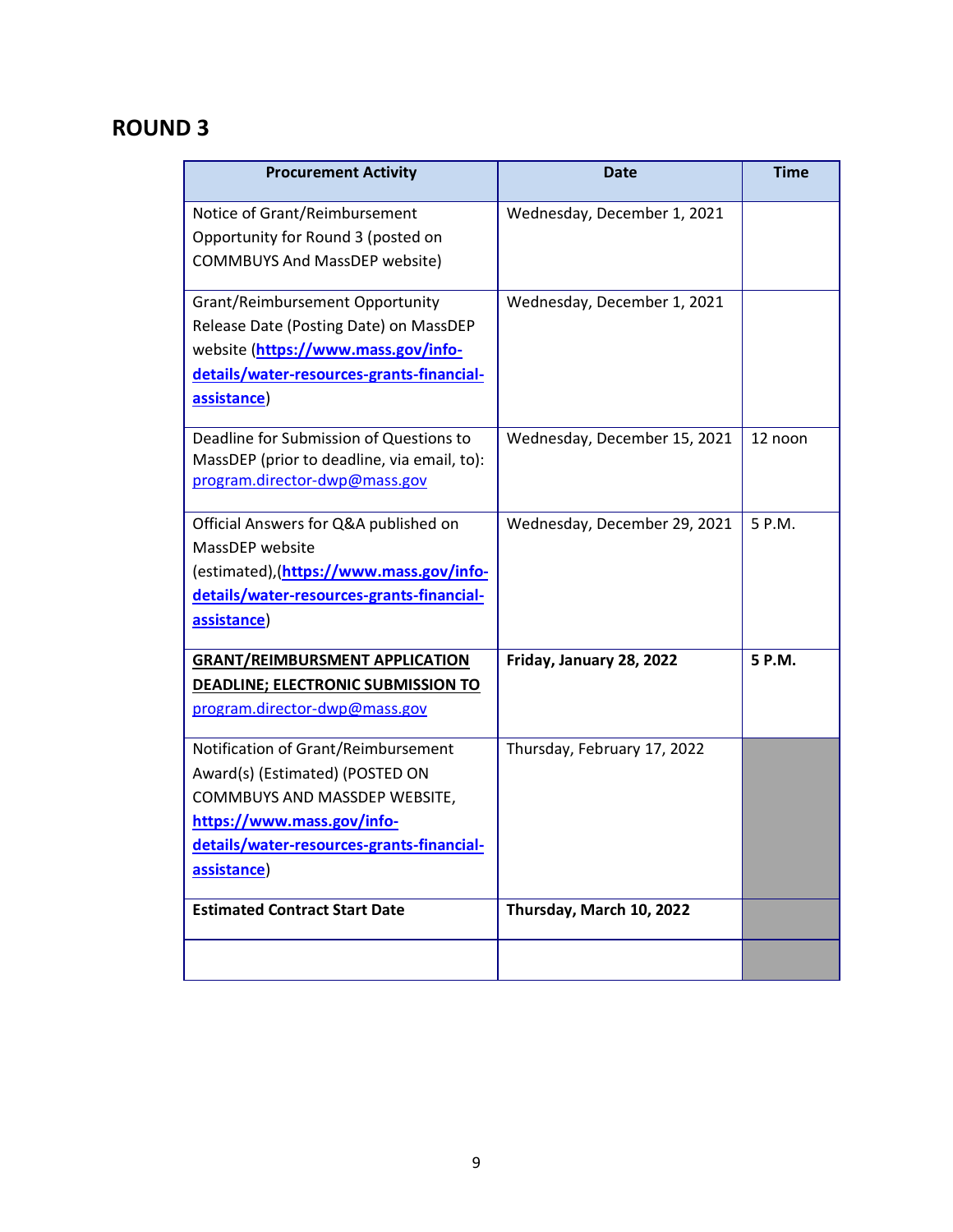# **ATTACHMENT A** Grant/Reimbursement Program Application **Interim PFAS6 Response Program**

**Overview:** The Commonwealth of Massachusetts has appropriated \$2 million to the Massachusetts Department of Environmental Protection (MassDEP) to help offset the cost of emergency response to MCL exceedances of "PFAS6" (the sum of six per- and polyfluoroalkyl substances) contamination in drinking water. **This grant program provides funds (including reimbursement for costs and expenses already incurred) to impacted public water systems for measures taken to respond to a discovery of PFAS6 contamination in the drinking water supply.** Only projects that meet the specific requirements of the PFAS6 program outlined in this Grant/Reimbursement Opportunity will be considered for funding.

**Applicant Information (NOTE: Applicant must be authorized by the specified organization to submit this application).**

| PWS ID number: _________________________________          |                                                                                                        |
|-----------------------------------------------------------|--------------------------------------------------------------------------------------------------------|
|                                                           |                                                                                                        |
| seasonal populations)                                     | System size: __________________________ actual number of users during the maximum period of use (i.e., |
|                                                           |                                                                                                        |
| Name of person completing form: _________________________ | Title:_________________________                                                                        |
|                                                           |                                                                                                        |
| Phone: _______________________                            |                                                                                                        |
| Amount of funding requested:                              | \$____________________New Expense                                                                      |

### **Application instructions:**

Print and complete this form. Attach the following information/documentation in support of this Application:

- Documentation of PFAS6 exceedance, including PFAS6 sampling results;
- Documentation detailing eligible reimbursement costs and/or projected expenses; and
- Narrative (maximum one page) describing the PWS's need and strategy for responding to the immediate need for action.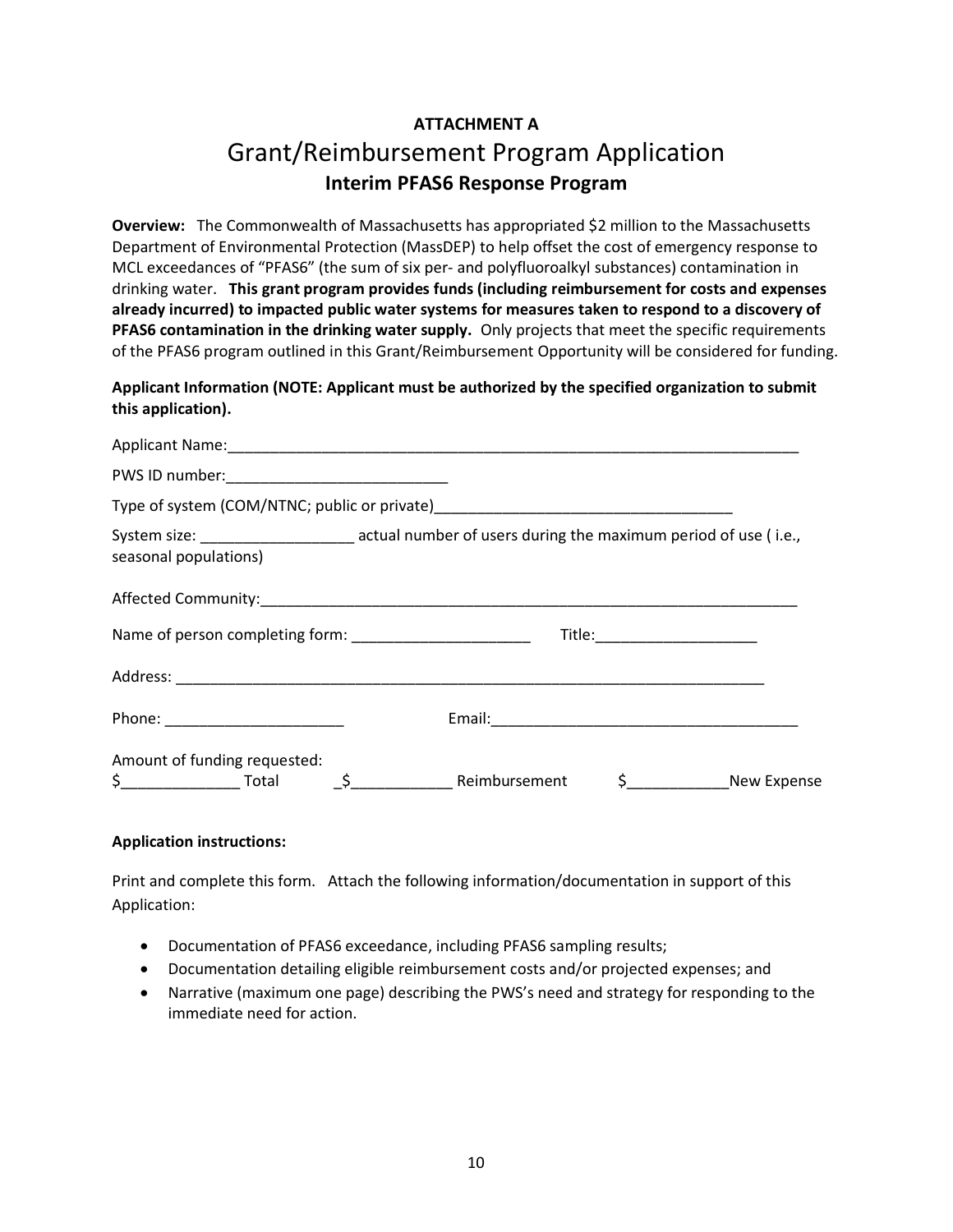### **ATTACHMENT B Grant/Reimbursement Funding Distribution Formula**

### **Interim PFAS6 Response Program**

**Summary**: Three Rounds of Grant/Reimbursement funding are provided for the Interim PFAS6 Response Program, with a total funding limit of \$2 million. The maximum total amount to be distributed in any one Round is \$666,000. If total applications in any Round exceed \$666,000, awards to each applicant for that Round will be reduced by a calculation based on actual system users affected, utilizing the Funding Distribution Formula set forth below. Steps 1-3 of the Example below illustrates how the Funding Distribution Formula will be implemented to ensure that a maximum of \$666,000 in grant funding is achieved for each Grant Round.

If there are any funds remaining after Round 3 is completed, Step 4 of the Example below describes how these funds will be reallocated based upon the Funding Distribution Formula and/or upon consideration of other equitable circumstances to achieve the public health goals of the Program.

For further information, see the Funding Availability section of the posted Grant/Reimbursement Opportunity.

**Note:** *The Department's goal is to create a simple and transparent process that aims to fairly distribute the funds to all eligible applicants over the next year. The uncertainty over which systems will step forward at a given time to request grant relief, makes the distribution calculation somewhat complex. Reasonable assumptions and rounding of numbers have been used to create this distribution strategy.* 

### **Basis for Funding Distribution Formula: for all Grant Rounds:**

**Maximum Grant/Reimbursement award**: per system size (number of users)

| Large (>50,000)         | \$200,000 |
|-------------------------|-----------|
| Medium (>3300 - 49,999) | \$150,000 |
| Small (>500 -3299)      | \$10,000  |
| Very Small (up to 500)  | \$1.500   |

**Assumptions for Funding Distribution Formula calculation**: The maximum award per system size is based upon the following: (1) for medium, small, and very small systems, the system has the maximum number of users for the size; (2) for large system users, the user population number = 65,000; and (3) the system unit cost  $=$  \$3 per user.

### Example of application of the Funding Distribution Formula:

- 1. In Round 1, one system of each size (for a total of 4 applications) requests the maximum award for its category, and each system is awarded funds by MassDEP. The total awards add up to \$361,500. Each applicant receives their requested award up to the maximum, and \$304,500 is held in reserve for final distribution under the Funding Distribution Formula after the completion of Round 3.
- 2. In Round 2, two systems of each size request the maximum award for their category, for a total of 8 award requests. The total awards requested for Round 2 add up to \$723,000, exceeding